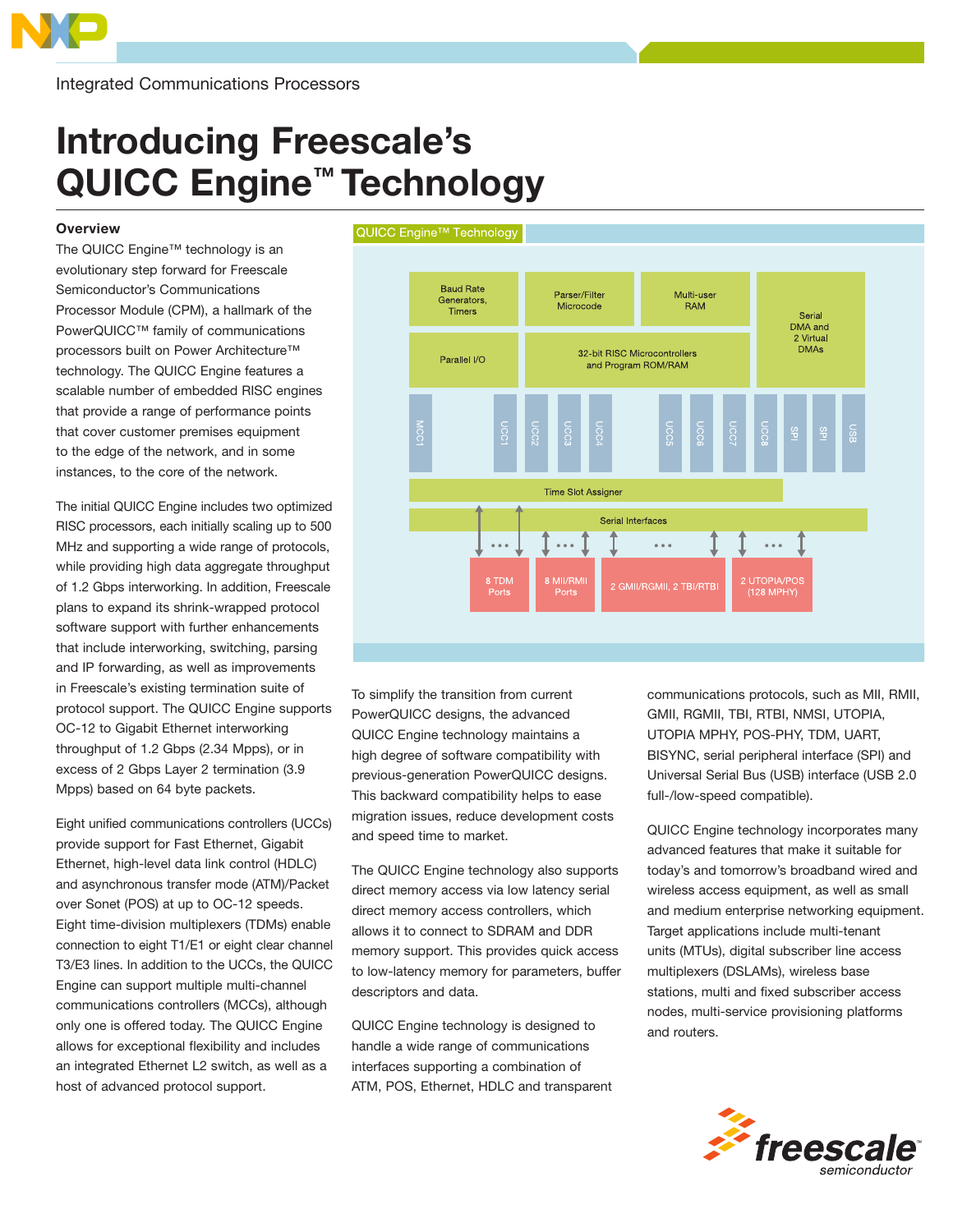

## Typical Applications

- DSL infrastructure
	- o DSLAMs
	- o MTUs
- Wireless infrastructure
	- Base transceiver station (BTS)
	- Base station controller (BSC)
	- o Radio network controller (RNC)
	- NodeB
- Small and medium enterprise (SME) routers
	- o Intrusion detection/protection system (IDS/IPS)
	- o Secure VPN
	- Firewall
- Add/drop multiplexers and digital cross connects
- Integrated voice routers and digital IP-based private automatic branch exchange (PABX)
- Multi-service access nodes (MSAN)
- Passive optical networks (PON)
- IEEE® 802.16 WiMAX Super Access points and base stations
- Industrial and general purpose networking

## Technical Specifications

- QUICC Engine operating at 200 MHz to 500 MHz
- Two 32-bit RISC controllers for flexible support of the communications peripherals
	- Enhancements in the RISC microarchitecture
	- o Improved instruction set
	- o Multiple hardware accelerators
	- o Pipelined packet processing
	- o High level of tolerance to maximum latency accesses to memory
	- Deep programmable first in, first outs (FIFOs)
	- QUICC Engine frequency is independent of the system bus frequency
	- Arbitration mechanism is fully optimized for communications protocols and interfaces
- Serial DMA channel for receive and transmit on all serial channels
- QUICC Engine peripheral request interface for Integrated Security, PCI, IEEE Std 1588™
- Eight unified communications controllers supporting the following protocols and interfaces (Also see Table 1 for protocol comparison.):
	- 10/100/1000 Mbps Ethernet
	- Support for IEEE Std 1588 protocol
- ATM SAR supporting up to 622 Mbps per second AAL5, AAL2, AAL1, AAL0, TM 4.0 CBR, VBR, UBR traffic types, up to 64 KB external connections
- $\circ$  Inverse multiplexing for ATM (IMA)
- POS up to 622 Mbps
- o Transparent
- o HDLC
- o Multi-link, multi-class PPP
- HDLC bus
- UART
- o BISYNC
- User programmable FIFO size
- o One multi-channel communications controller (MCC), supporting:
	- ·· 256 TDM channels
	- ·· Transparent and HDLC mode per channel
	- ·· Almost any combination of subgroups can be multiplexed to single or multiple TDM interfaces
- Two UTOPIA/POS interfaces supporting up to 128 MPHY each
- Eight TDM interfaces supporting
	- ·· Aggregate bandwidth of 64 kbps per channel and 256 channels total
	- ·· Maximum of 16 Mbps and 256 channels on a single TDM link
- ·· 2,048 bytes of SI RAM (1,024 entries)
- ·· Eight programmable strobes
- ·· Bit or byte resolution
- ·· Independent transmit and receive routing, frame synchronization
- ·· T1, CEPT, T1/E1, T3/E3, pulse-code modulation highway, ISDN primary/basic rate, Freescale interchip digital link (IDL) and user-defined TDM serial interfaces
- o Sixteen independent baud rate generators and 30 clock pins for supplying clocks to UCC, MCC serial channels
- Four independent 16-bit timers that can be interconnected as two 32-bit timers
- Two serial peripheral interface (SPI) ports can be configured as an Ethernet management port for management data input/output (MDIO), while the other can be configured for low-cost serial peripherals; the SPI also has a CPU mode that can be configured by the CPU and not through the QUICC Engine
- Two SPIs—SPI2 is dedicated to Ethernet PHY management
- USB interface (USB 2.0 full-/low-speed compatible)

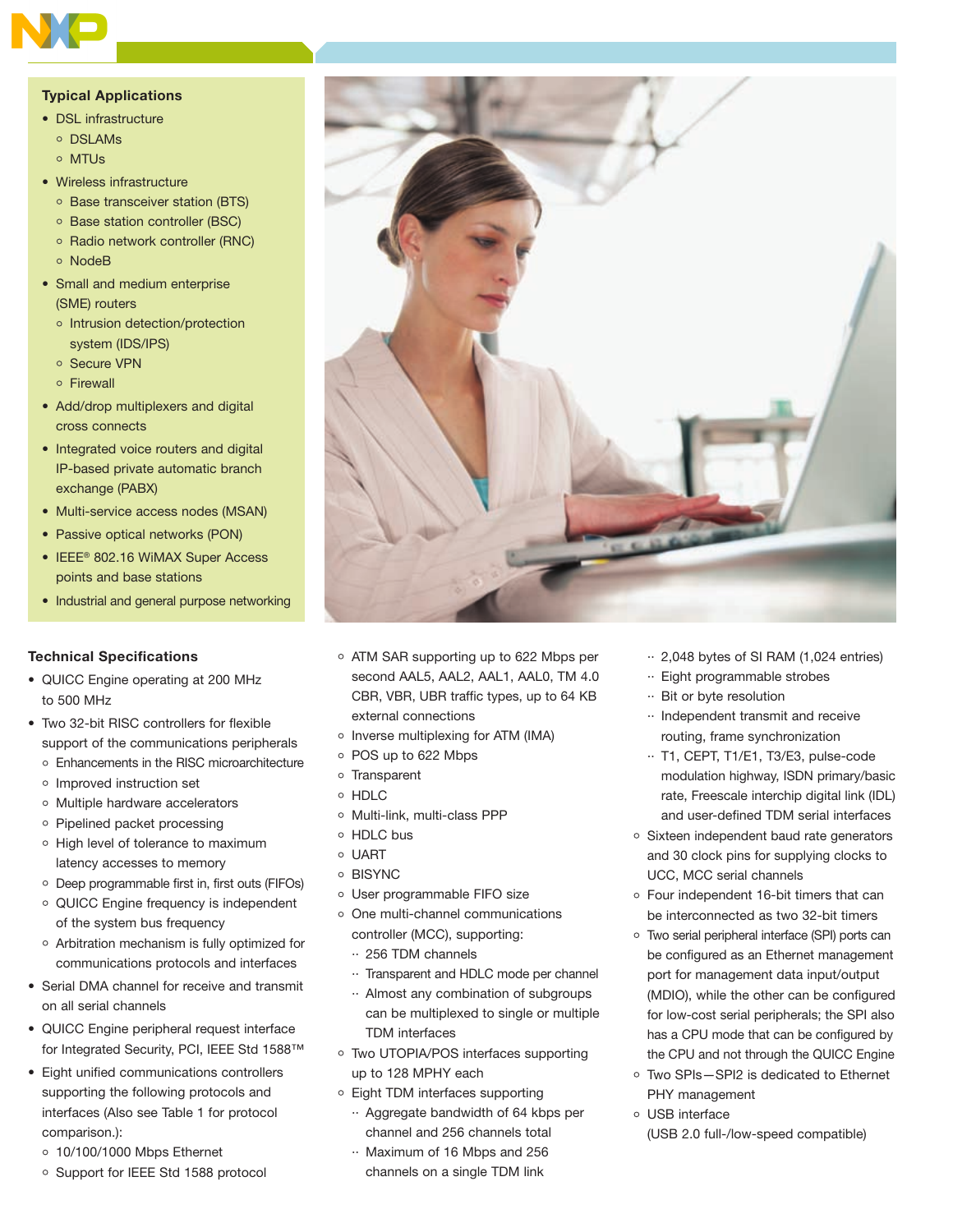| QUICC Engine™ and CPM Technical Comparison      |                                                                                                                                                   |                                                                                                                                                                        |  |  |
|-------------------------------------------------|---------------------------------------------------------------------------------------------------------------------------------------------------|------------------------------------------------------------------------------------------------------------------------------------------------------------------------|--|--|
| <b>Feature/Capability</b>                       | <b>CPM</b>                                                                                                                                        | <b>QUICC Engine</b>                                                                                                                                                    |  |  |
| Number of RISC Engines                          |                                                                                                                                                   | 2 in 8360E family (scalable SoC methodology:<br>1, 2 and 4-core designs possible)                                                                                      |  |  |
| <b>Asynchronous Clocking</b>                    | <b>No</b>                                                                                                                                         | Yes                                                                                                                                                                    |  |  |
| <b>Clock Frequency</b>                          | Up to 333 MHz                                                                                                                                     | Scales from 200 MHz to 500 MHz                                                                                                                                         |  |  |
| <b>DDR Memory Support</b>                       | <b>No</b>                                                                                                                                         | Yes                                                                                                                                                                    |  |  |
| Layer 2 Support                                 | Yes                                                                                                                                               | Yes                                                                                                                                                                    |  |  |
| Layer 3 Support                                 | <b>No</b>                                                                                                                                         | Yes                                                                                                                                                                    |  |  |
| Major Interfaces/Protocols                      | 2 UTOPIA: OC-3 ATM, 31 MPHY each<br>3 MII/RMII: 10/100 Ethernet<br>8 TDMs                                                                         | 2 UTOPIA: OC-12 ATM/POS, 128 MPHY each<br>8 MII/RMII: 10/100 Ethernet, 2 GMII: 10/100/1000 Ethernet<br>8 TDMs                                                          |  |  |
| Interworking                                    | <b>No</b>                                                                                                                                         | Yes, including forwarding, switching and parsing;<br>offloads these tasks from CPU                                                                                     |  |  |
| <b>Communication Peripheral</b><br>Architecture | 2 MCCs: 128 channels of HDLC each<br>3 FCCs: ATM, Fast Ethernet, Transparent<br>4 SCCs: 10 Base-T, UART and other<br>slow-speed serial interfaces | 1 MCC: 256 channels of HDLC<br>8 unified communications controllers (UCCs):<br>ATM, Fast Ethernet, Gigabit Ethernet,<br>Transparent and the slower SCC based protocols |  |  |
| Performance                                     | Up to 700 Mbps Layer 2 termination                                                                                                                | Up to 1.2 Gbps interworking (2.34 Mpps)<br>Up to 2 Gbps termination (3.9 Mpps)                                                                                         |  |  |
| User Configurability and<br>Programmability     | Not supported                                                                                                                                     | Software configuration tools and drivers available<br>www.freescale.com/quiccengine for<br>Open QUICC Engine program overview                                          |  |  |

## Architectural Scalability through System-on-Chip Design Methodology

The QUICC Engine uses Freescale's scalable system-on-chip (SoC) design methodology, enabling a portable piece of technology that may be used in a variety of products in a variety of

configurations. QUICC Engine technology performance scales by using a multi-RISC core-scaling factor that is able to run multiple tasks concurrently. In addition, it scales in terms of frequency and technology that also enables varying levels of performance.



For more cost-sensitive applications aimed at retail and customer premises equipment, the QUICC Engine can be configured as a single RISC or dual RISC communications engine. For higher performance access, infrastructure and edge applications, it can be configured as a dual RISC communications engine and has the capacity to scale to a multi-RISC core architecture. The initial QUICC Engine is designed to support dual RISC cores implemented on the MPC8360 PowerQUICC II Pro integrated communications processor.

Scalability also is available in terms of the number of UCCs and MCCs. The initial implementation offers eight UCCs and one MCC. However, with the flexibility of the SoC design methodology used for the QUICC Engine, these numbers can be scaled in both directions to support optimized mix and match of communications channels to give the right balance of price/performance, depending on the targeted application.